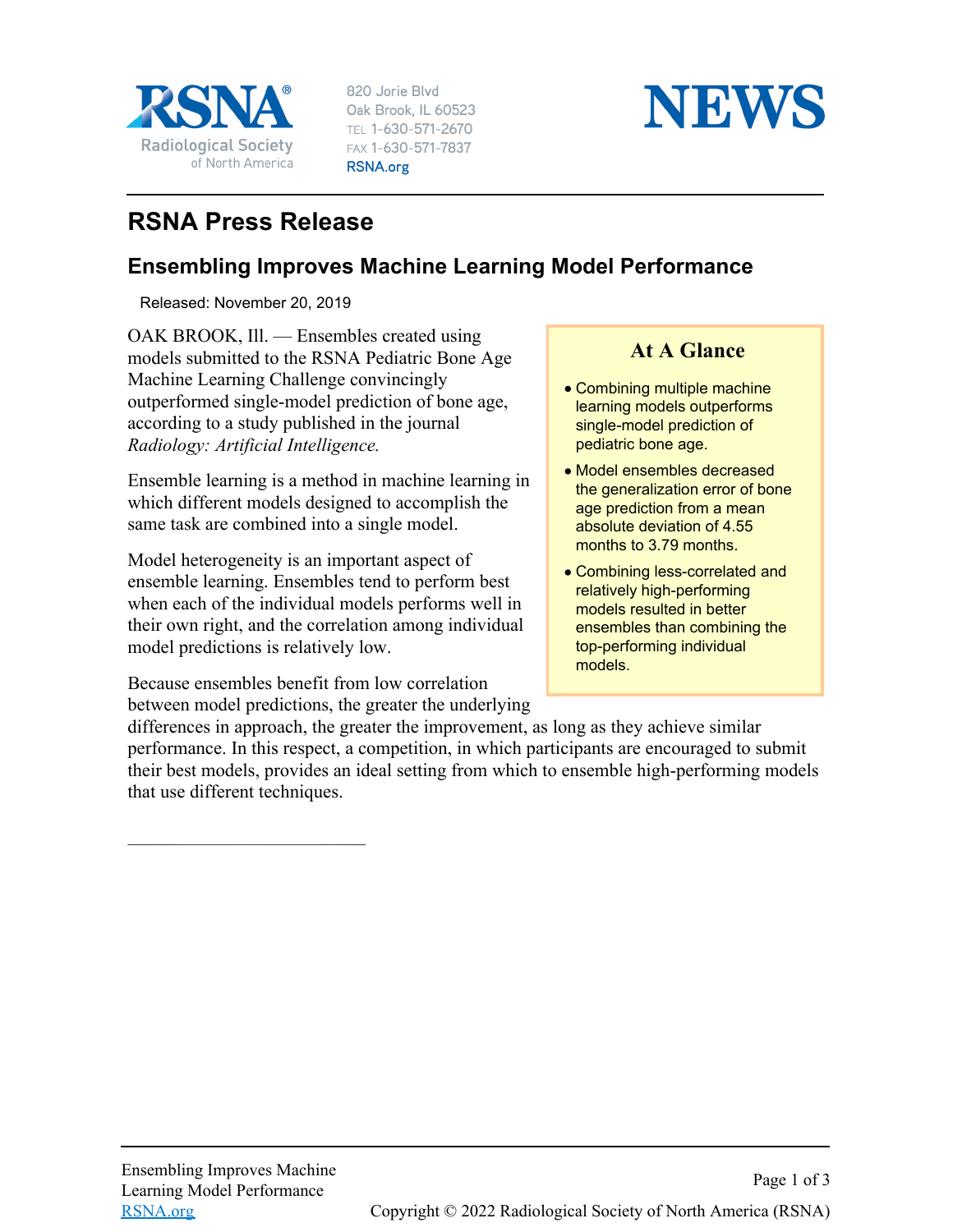

*Ian Pan*

"Competitions provide a unique opportunity to study the effects of combining predictions from heterogenous models," said study author Ian Pan, a medical student at The Warren Alpert Medical School of Brown University in Providence, R.I.

To investigate improvements in performance for automatic bone age estimation that can be gained through model ensembling, Pan and colleagues used 48 submissions from the 2017 RSNA Pediatric Bone Age Machine Learning Challenge.

Participants were provided with 12,611 pediatric hand X-rays with bone ages determined by a pediatric radiologist to develop models for bone age determination. The final results were determined using a test set of 200 X-rays labeled with the weighted average of 6 ratings. The researchers evaluated the mean pairwise model correlation and performance of all possible model combinations for ensembles of up to 10 models using the mean absolute deviation (MAD). To estimate the true generalization MAD, they conducted a bootstrap analysis using the 200 test X-rays.

The estimated generalization MAD of a single model was 4.55 months. The best performing ensemble consisted of four models with a MAD of 3.79 months. The mean pairwise correlation of models within this ensemble was 0.47. In comparison, the lowest achievable MAD by combining the highest-ranking models based on individual scores was 3.93 months using eight models with a mean pairwise model correlation of 0.67.

"Our results call attention to a concept that has substantial practical implications, as computer vision and other machine learning algorithms begin to move from research to the clinical environment," Pan said. "Namely, that the best results are likely to be achieved by combining multiple accurate and diverse models rather than from single models alone."

Thus, practitioners aiming to incorporate machine learning algorithms into their workflow would benefit from having predictions obtained from different models, similar to how the accuracy of a radiological interpretation can be bolstered with multiple readers.